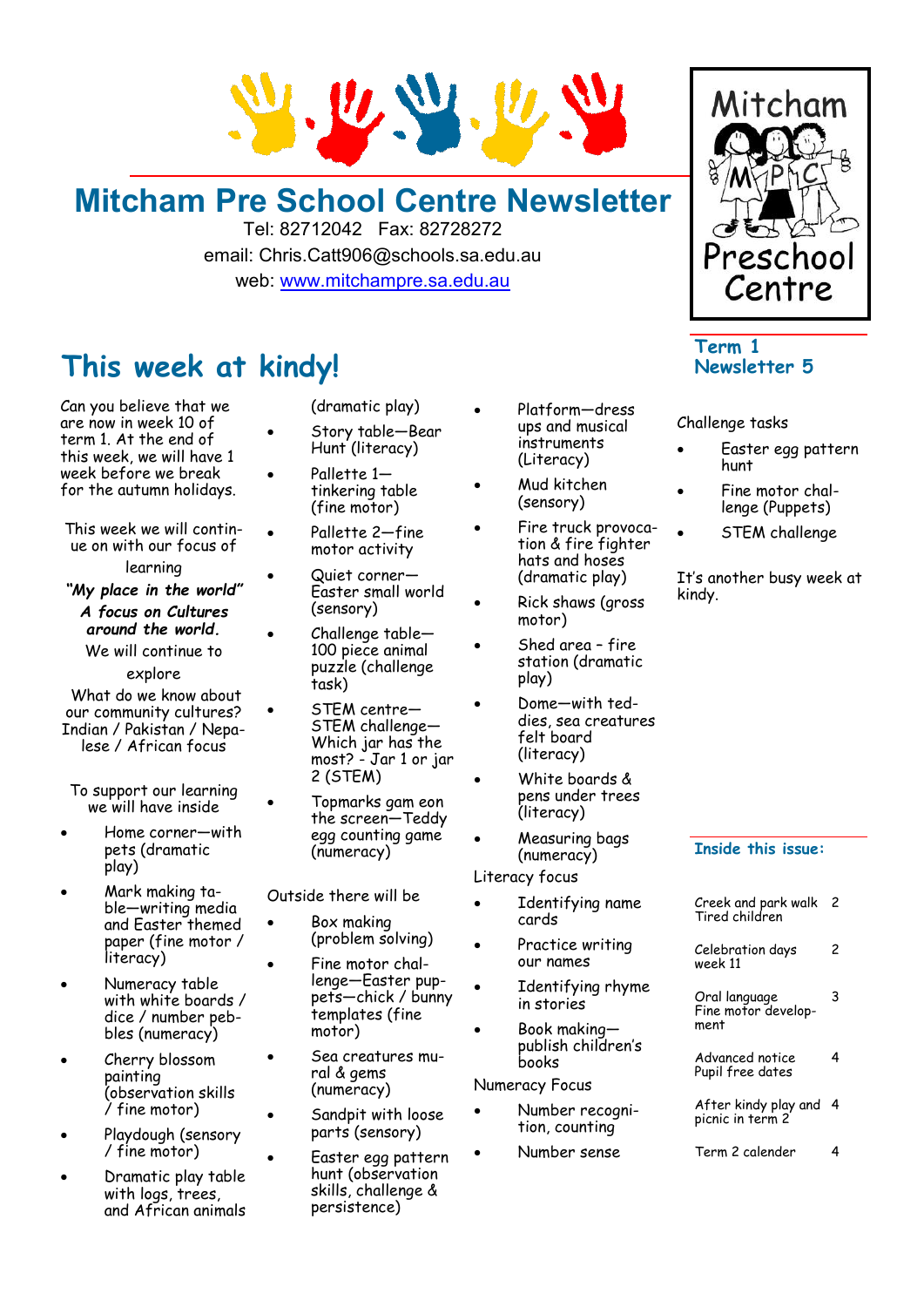# **Creek and park walk Tired children**

Last week, we took our first walk to the creek and park, for the year. There is a lot of learning that takes place, even for a "simple" walk to the creek. For example

- What types of clothes and shoes are appropriate for investigating the creek
- The teachers and children wear a safety vest, so we can always be seen
- When Walking to the creek, you have to hold a partners hand and follow the teacher / children in front (this is easier said than done!!)
- When the teacher blows the whistle, you need to stop playing and go to the teacher
- You can only play in the section of the creek, between the teachers (it's not safe to be out of the teachers vision)
- The bottom of the creek is very rocky so you have to negotiate / balance on rocks to keep yourself safe.
- You cannot go to the toilet without an adult

There is so much to do in the creek, such as building with rocks, balancing, noticing nature in the creek, investigate different areas of the creek including the bushes on the banks and the large boulders that lead into the creek. There are wonderful social skills opportunities such as collaborative and cooperative play, sharing, taking turns, listening to each other and discovering together.

The children only managed 30 minutes in the creek, on their first visit. We then played some fun games on the lawn, before returning to kindy. We cant wait for our next visit to the creek!

# **Celebration Days in week 11**

To conclude each terms, learning focus, we always have a special celebration just for the children and educators.

Next week is our last week of term, and we will have our celebration days on

- **Blue group –**Tuesday April 12th
- **Gold group—**Wednesday April 13th.

Each term, the celebration varies. However this term we will have a teddy bears picnic at the creek.

#### **Look out for a note in the children's note pockets this week.**

It promises to be a wonderful way to finish our focus of learning on "My place in the world

> A focus on cultures around the world" Underpinned by Bookmaking.

Please note, that our last days of term 1 are *Gold Group—Wednesday April 13th Blue group—Thursday April 14th* Good Friday is April 15th and is a public holiday. *We are then on 2 weeks of school holidays and return on Monday May 2nd*

Parents have been commenting on how tired their children are and the negative behaviours they are seeing at home.

We are now into our 10th week of preschool. Term 1 is a long term, with 11 weeks. There has been so much the children have had to adapt to, learn and cope with in 10 short weeks of preschool.

The second newsletter of the term described the things children have had to adapt to. That newsletter is still on the APP and website if you want to revisit it.

Please remember they are only 4 or 5 years of age (and some are still 3 years old). They have only been on this earth for a very short period of time and are still building their resilience to cope, manage change and to develop persistence.

In 2 weeks time, the children will be on school holidays. It will provide an opportunity to rest, relax and revitalize. Until then, if your child is showing signs of tiredness, keep life simple. Allow them time to rest on the weekends and after preschool. Reduce the number of outings and extra curricular things they do. Ensure they go to bed early (eg 7—7.30pm) rather than later in the evening.

They will "bounce back" after a rest over the holidays.

**NO ONE HAS MORE** ON THEIR TO-DO LIST **THAN A TODDLER** AT BEDTIME.

big little feelings

I think 4 year old's have a to-do list at bed time too!! The joys of parenting!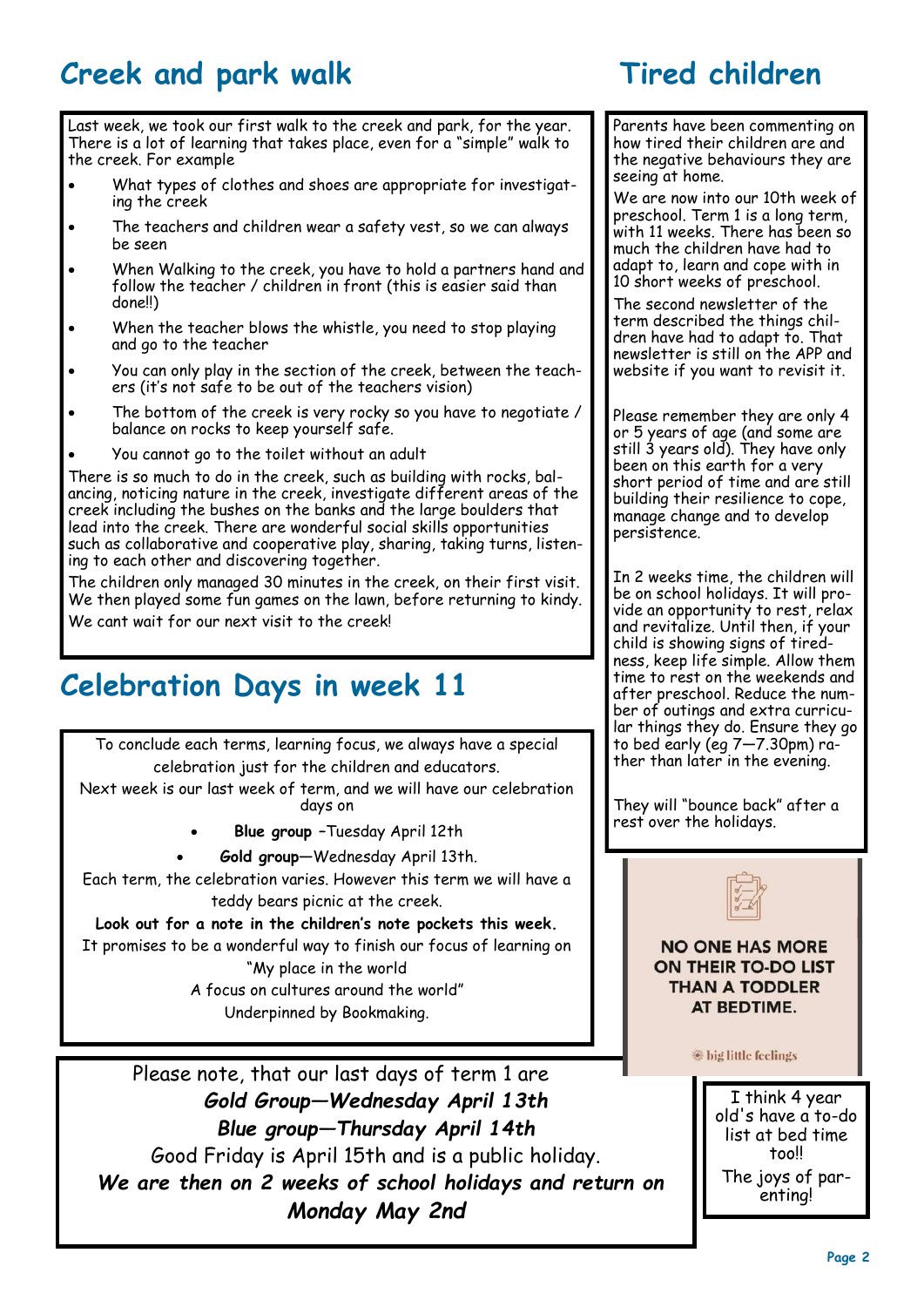# **Oral language**

I recently read an article on children's oral language (spoken language) and reading. I thought I would share excerpts of this important information with you.

*Oral language abilities are closely related to the development of early reading skills and there is a correlation with reading in the middle years of primary school.* It is impossible to understand the written form of language without a wide vocabulary. These are in most cases, already developed before a child begins school, therefore parents are regarded as a child's first teacher. As parents interact with their young children, they shape their foundations of language development. Certain features of these early interactions are particularly important

- The frequency on one to one or small group interactions
- The quality of language, that is the number and variety of words that children hear
- The reading aloud of story books
- The quality of play experiences

If children participate in rhyming games, singing and word play, English language skills are further developed.

Oral language builds children's vocabulary knowledge. The explosive growth of vocabulary that occurs between the ages of 2 and 6 has a direct influence on their later reading. Preschool children with strong vocabulary tend to have better listening comprehension, word recognition and reading comprehension in the later primary years.

*As children engage in early social interactions, they unconsciously come to understand various aspects of language that will support their reading development.*

### **Fine motor skill development**

During weeks 5 and 6, we informally assessed all children in literacy / numeracy and fine motor skills. One aspect that we noticed that many children had trouble with, is in their fine motor development. That is the ability to hold and manipulate pencil, textas and scissors successfully. Fine motor skills are so important not only for preschool, but school and in life.

I have included some information with this newsletter on fine motor development and some activity ideas to assist you at home. I hope you find the information useful.

We have noticed over the past few years, as IPads & touch phones have become part of children's world, there has been an increase in the number of children commencing preschool with limited fine motor skills. For many children, they prefer to spend time on touch devises playing games, rather than using good old fashioned paper & texta's. An Ipad or touch phone provides children with instant satisfaction. However, if they have limited grip strength & control in using writing tools, it is hard work and they will avoid drawing & writing. Ipads are great for learning about the world. However, they don't teach our children how to hold & use pencils & scissors—necessary for school & life. Allow your child the time to use Ipads & touch phones. But also provide them with the opportunity to use pencils, textas & scissors in preparation for tasks at kindy & then at school.

### **What textas etc help pencil grip?**

To help support an appropriate grip, it is important to make sure that children use pencils & textas etc that will enhance their development.

Faber–castel have 3 sided pencils (triangle) that automatically put a child's fingers in the correct position. They are not expensive and can be purchased from "Big W". Fat textas are also more beneficial to developing children's pencil grip instead of thin textes. Faber castel have some textas that click together. There are thin and fat textas. The fat textas are the better ones to purchase. A thin texta will not be as easy to use as a fatter texta. Again these textas can be purchased from Big W. If you have any questions about the appropriate writing tools, please see one of the staff.